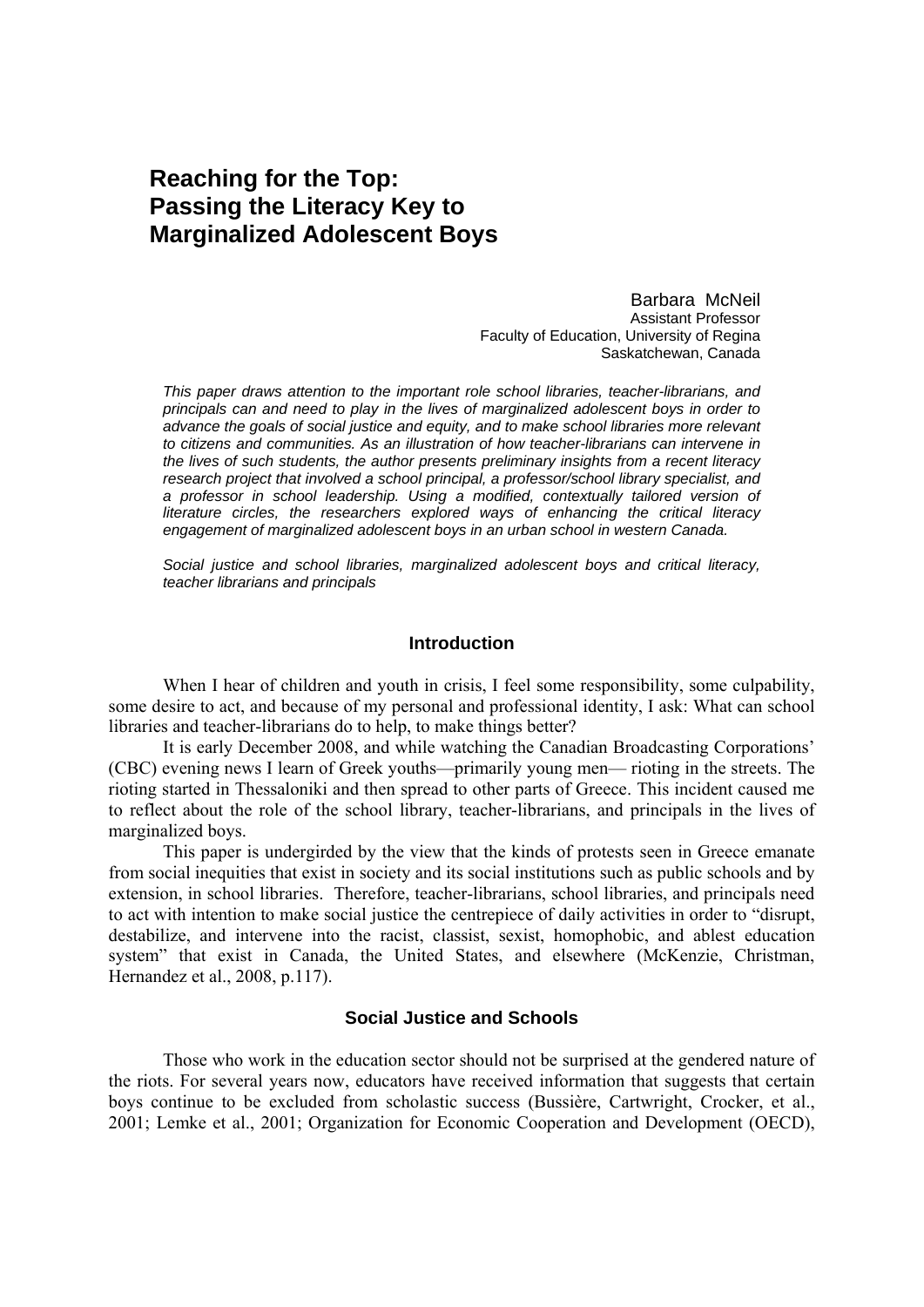2009). The boys who did well on the Program for International Student Assessments (PISA) assessments for example were rarely from the ranks of the poor and disadvantaged groups and this was certainly the case for boys in Canada and the United States as well as elsewhere (Bussière, Cartwright, & Knighton, 2004; OECD, 2009; Lemke et al., 2001; Lemke & Gonzales, 2006). The boys who struggle the most in literacy, mathematics and science—all areas assessed by PISA—are those who are poor and experience socio-economic hardships based on their social class, ethnicity, and/or race.

Given the linkage between low educational attainment, poverty, oppression, and suffering, it is difficult for me to imagine why school libraries and teacher-librarians would resist the need to take up the cause of social justice. To resist the call of social justice in educational settings established to care for and enhance the full development children and youth would be unethical, unjust, and would, as Richards (2008a, 2008b) asserts for the Canadian context (and I say elsewhere as well) not only influence and exacerbate the nation's productivity but also its level of poverty, social and "racial tension" (p. 6).

School libraries can do no better than to continue to cite and inscribe their ethical tradition of care and service to children and youth. They can be bold and go further by working with and alongside students in ways that fully reference and respond to the unjust material conditions of learners marginalized by poverty and the staggering duo of race and poverty. Race, social class, as well as gender, sexual orientation, and physical ability influence and shape the identity formation of all learners and therefore must be integral to the pedagogy that is offered in schools. This means that the reality of marginalization (often caused by discrimination or exclusion based on race, class, gender, sexuality, and physical ability) and underachievement in key areas such as literacy needs to be foundational to and woven into the interactions and overall cultural practices that marginalized boys have with teacher-librarians and school libraries.

# **The Research Project**

For several years teacher-librarians have, like many others in and out of schools responded to local and international indicators that show that some boys are underachieving in school literacy (Asselin, 2003; Haupt, 2003; Jones, Fiorelli & Bowen, 2003; Scieszka, 2003; Welldon, 2005). While proactive and necessary, these responses have tended to focus on generic boys; they have not tended to focus on boys marginalized by social class, race, disabilities, language, or boys perceived as trouble makers—the boys who are suspended and expelled from school (sometimes because of the intersections of race, academic achievement, and behaviour), the boys who do not frequent the library, and if they do, may not seek the assistance of the teacher-librarian.

This research project is intended to reveal the critical consciousness that some teacherlibrarians have about power, privilege and inequities at the micro level of the library and school and the macro level of the society and a desire to develop this consciousness in students (McKenzie, Christman, Hernandez et. al, 2008).

Together with dropping out and being suspended and expelled from school, marginalized boys are the ones that tend to be underrepresented in literature that addresses teacher-librarians' commendable efforts in the area of boys and reading. The research project that this paper is based on disrupts such a tendency and joins the ranks of librarians such as Fenster-Sparber (2008) with the goal of illustrating that teacher-librarians can, and in the interest of social justice and equity, need to work more closely with those marginalized and oppressed by an unjust social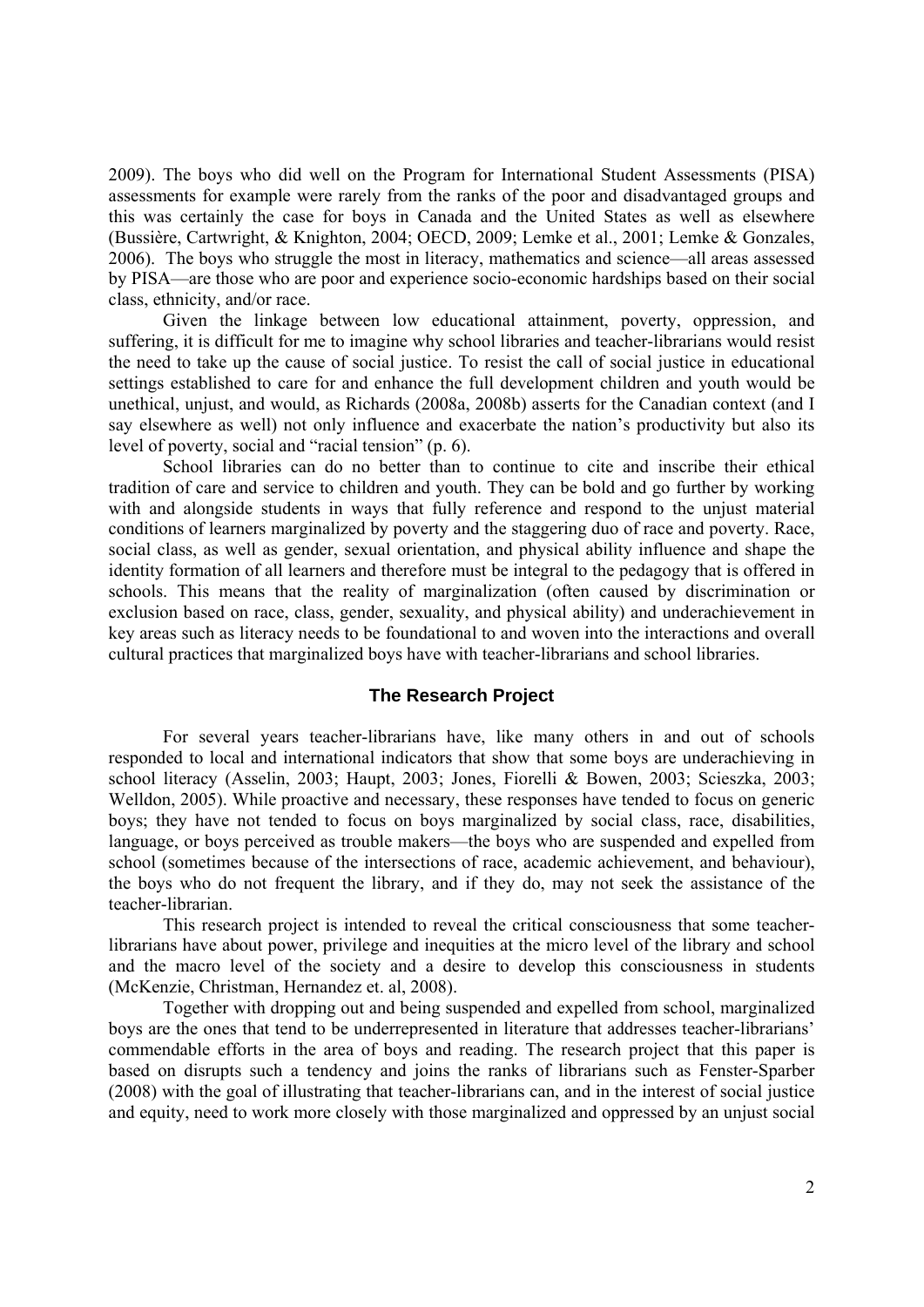order. Within the critical framework (Freire, 1970; McLaren, 2003) of this research, the problem of engagement and underachievement (e.g., drop-out) is not located in deficit views of the boys or their families but in the socially skewed society that has produced their marginalization and in the need for schools to have more inclusive practices.

I determined that I was complicit as an individual, as part of the teaching and school library professions, and as a citizen, in the undesirable, and opportunity-limiting engagement and academic achievement of some marginalized boys and set out, with others, to enact transformation by engaging in a research project with them. The research project was an expression of praxis—reflection and action upon the world (Freire, 1970) in order to transform it, to make it better for some marginalized adolescent boys who struggled in school literacy and through it, my colleagues and I wanted, among other things, to use critical pedagogy to engage the participants in their own acts of criticality and transformation. Critical pedagogy serves the goal of social justice because it is intended and can lead to what Freire (1970) refers to as *conscientização*—"learning to perceive social, political, and economic contradictions, and to take action against the oppressive elements of reality" (p. 19).

Working within Bell's definition of social justice (2007), this was a cross-disciplinary, interdependent and collaborative research project that involved a professor/library specialist (the author), a male school principal, and a male researcher in education leadership and school administration working together to create social change.

 The research project was guided by sociocultural and critical views of literacy (Freire, 1970; Gee, 1996, 2004; Gutiérrez, 2008; Rogoff, 1990; Vygotsky, 1978). These complementary views of literacy assert that school literacies are situated, embodied, constructivist, dynamic sociocultural practices (listening, speaking, thinking, reading, writing, responding, valuing, etc.) learned from and between people (e.g., more knowledgeable adults and peers) over extended periods of time as they interact and carry out a variety of activities geared toward constructing meaning, acting in, and upon the world.

# **The Importance of Dialogue**

The research was premised on the belief that critical, emancipatory literacy (Freire  $\&$ Macedo, 2003) is socially bred and involves changing the consciousness of those who are oppressed through dialogic communication between teachers and students (Freire, 1970). Consequently, we designed a project where the power of the principal could be deployed in nonoppressive ways through the use dialogic communication.

According to Freire (1970), dialogic communication involves the collective or joint construction of knowledge in the service of student *conscientização* and we deemed such a method to be highly congruent with social justice research*.* As indicated earlier, *conscientização* refers to the inseparable interplay of consciousness, cognition and sensitization that comes from critical consideration and reflection on reality - daily life - and on social, political, and economic contradictions in order to reshape life circumstances and transform them to more humanistic, less oppressive possibilities (Freire, 1970, p. 19). To this end, we opted to use a modified, contextually tailored version of literature circles (Daniels, 2002), an established literacy framework that is commensurate with the democratic, participatory goals of social justice.

My colleagues and I believed that as a sociocultural construct, a literature circle was well aligned and complementary to our goals of student *conscientização*, dialogic communication, and non-oppressive interactions between those with greater power (the principal and the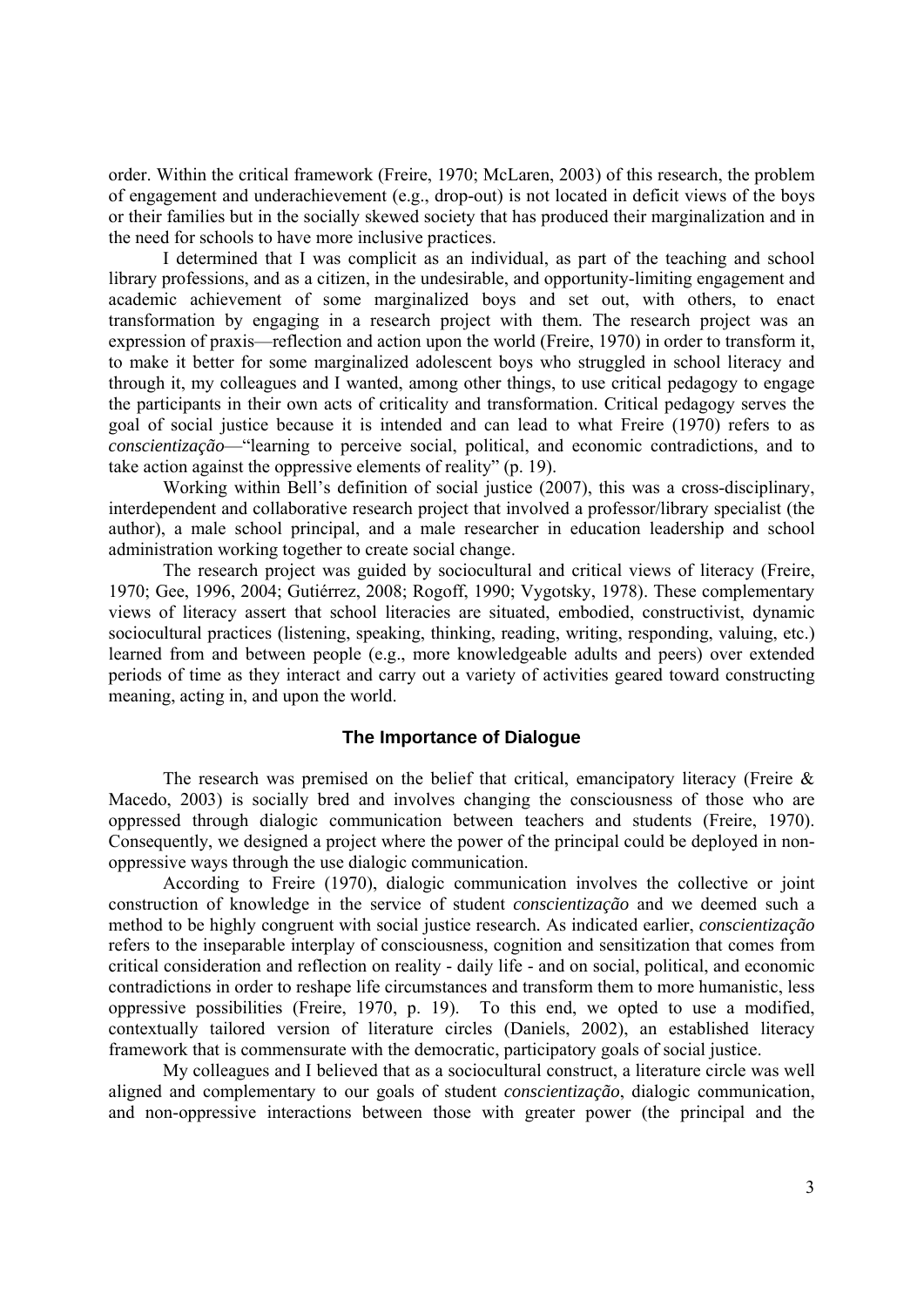researchers) and those with lesser power (the students). Also, a study by Greef (2004) served to bolster our belief that a literature circle was an effective mechanism to promote boys' engagement and reflection through reading.

#### **Research Questions**

As a way of illustrating the ways in which a school library specialist and a school principal as instructional leaders can work together to promote literacy and social justice among marginalized adolescent boys, we used the following questions to guide the research.

- 1. Can a principal and a school library specialist be leaders for social justice and literacy?
- 2. How can a school library specialist and a principal work together to promote critical reading engagement and literacy among marginalized adolescent boys?
- 3. Can literature circles promote the literacy growth and development of struggling and marginalized adolescent boys?
- 4. What is the influence of engaging a principal, a school library specialist, and a participant researcher in a literature circle designed to promote critical reading engagement among a group of striving/marginalized adolescent boys?
- 5. What can we learn from/about the literacy practices and the interactions of adolescent boys engaged in a critical literature circle characterized by caring, connectedness, and explorations of the social construction of gender/masculinities, social justice, and equity?

# **Research Methods**

The process we used for gathering data was a qualitative case study (Stake, 2005; Merriam, 1998). We selected the principal using reputational sampling (Merriam, 1998). Therefore, we worked with a particular principal at a particular school based on his reputation as a caring instructional leader committed to progressive social change and the overall principles of social justice. Also, the principal had a reputation (among students and teachers) for being a caring individual and one who "stood up for his principles." The principal was the leader of a secondary school in a mid-size urban centre that serves a diverse student population (e.g., socioeconomic, cultural, linguistic, racial) and offers a broad range of programs.

The principal worked with the classroom teachers of the school to identify and recruit a group of Grade 10 boys experiencing difficulties in school literacy. The principal took on the role of contacting parents and/or guardians of the boys, and to talk to the boys about the research project before the first meeting with the university researchers. After receiving permissions from parents and guardians to audio and video-tape the research sessions, we began to meet with the participants in a literature circle on a monthly basis after school. Along with audio and videotapes, the researchers and the principal used a reflective journal/log to capture their ideas, feelings, and overall reflections after each literature circle.

Using the cultural process of literature circles (Daniels, 2002), the researchers, principal and students engaged in a book discussion group based on their reactions, thoughts, ideas, and feelings to texts they read. In addition to guiding the students to make personal connections to the literature they read (e.g., social, class, race, culture, and gender), we were very much interested in initiating explicit conversations about social justice issues and the boys' social construction of gender and masculinities.

Therefore, together with the principal, the researchers provided a corpus of young adult literature from which students made their selection but which were also suited to the purposes of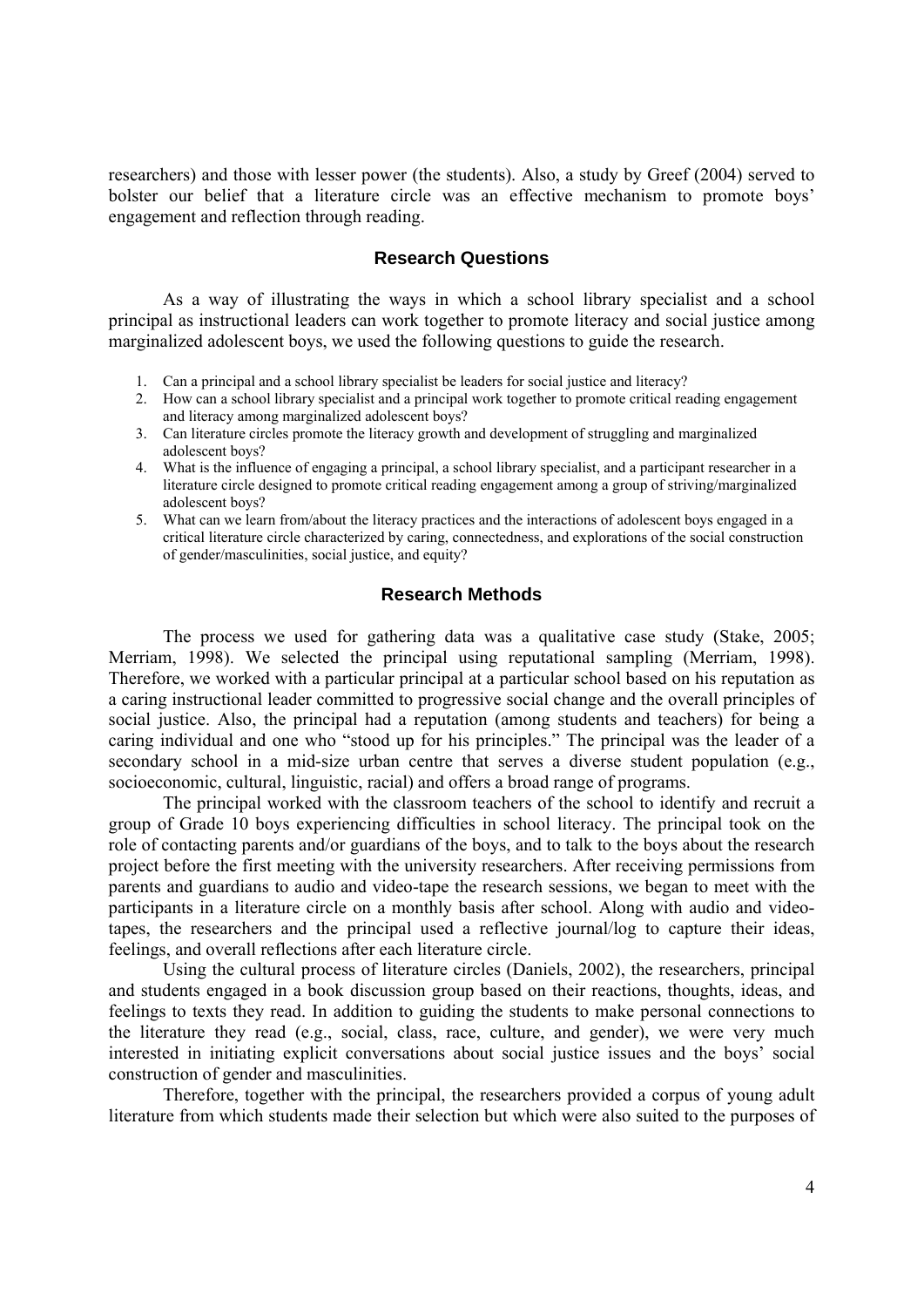the research. I researched and identified the books and carefully and purposefully selected them to match the reading interests and development of the boys in the literature circle. Since we decided to work with marginalized boys who struggled in literacy, we chose a wide range of texts that were accessible and that were from a variety of genres (e.g., novels, picture books, song lyrics, poetry, and recipes (for smoothies and cookies etc.)). We also invited the boys to make suggestions about the texts they would like to read.

The first meeting with the boys took place after school in a classroom at their high school. After introductions, we talked about the project, answered questions, and showed a video (Daniels, 2001, *Looking into literature circles*) that informed the boys about literature circles and provided vignettes of real students engaged in literature circles. Also, we left the boys with a reading interest inventory that they were asked to complete with the assistance of the principal. The reading interest inventory was used to learn about the reading interests and curiosities of the boys so that we could purchase and provide materials that they wanted to read. Choice in text selection and using texts at the boys' developmental levels in reading were essential components of this research project which was designed to be "democratic, participatory, inclusive, and affirming of human agency and human capacities for working collaboratively to create change" (Bell, 2007, p. 2).

# **Role of the Principal**

My colleagues and I believed that it was important to enlist the support and participation of a high school principal because we hold that the principal is an instructional leader who has considerable knowledge and power that can be used to intervene in the lives of marginalized boys who struggle in the area of school literacy. Like Theoharis (2007), we believe that the principal is a significant key to the enactment of social justice in schools and libraries because "exemplary leadership helps point to the necessity for change and helps make the realities of change happen" (p. 222). We agree with McKenzie, Christman, Hernandez et al. (2008) "that traditional instructional leadership assumed a focus by the principal on teacher instructional behavior" (p. 124) and not his/her own. Acting contrapuntually to such a tradition, we designed a research project wherein the principal's instructional behaviour as well as that of the teacherlibrarian, would be the central focus as they join their considerable leadership resources to meet the needs of all students.

 Since we were interested in designing a research project grounded in the work of a theorist who linked literacy to social justice Freire (1970), we sought a principal who believed in social justice leadership, but also one for whom reading and literacy were important and who was prepared to interact dialogically and democratically with adolescent boys who struggled to read.

# **Collaboration between Principal and Teacher-librarian**

The literature on school librarianship emphasizes collaboration between teacherlibrarians and school principals (American Association of School Librarians (AASL) & Association for Educational Communications and Technology (AECT), 1998; Asselin, Branch & Oberg, 2003; Doll, 2005; Farmer, 2007; Oberg, 1995). Farmer for instance, suggests that "teacher-librarians need to align their efforts with those of the school in general, and specifically those of the principal" (p. 1). Farmer (2007) rightly contends that "the chief catalyst for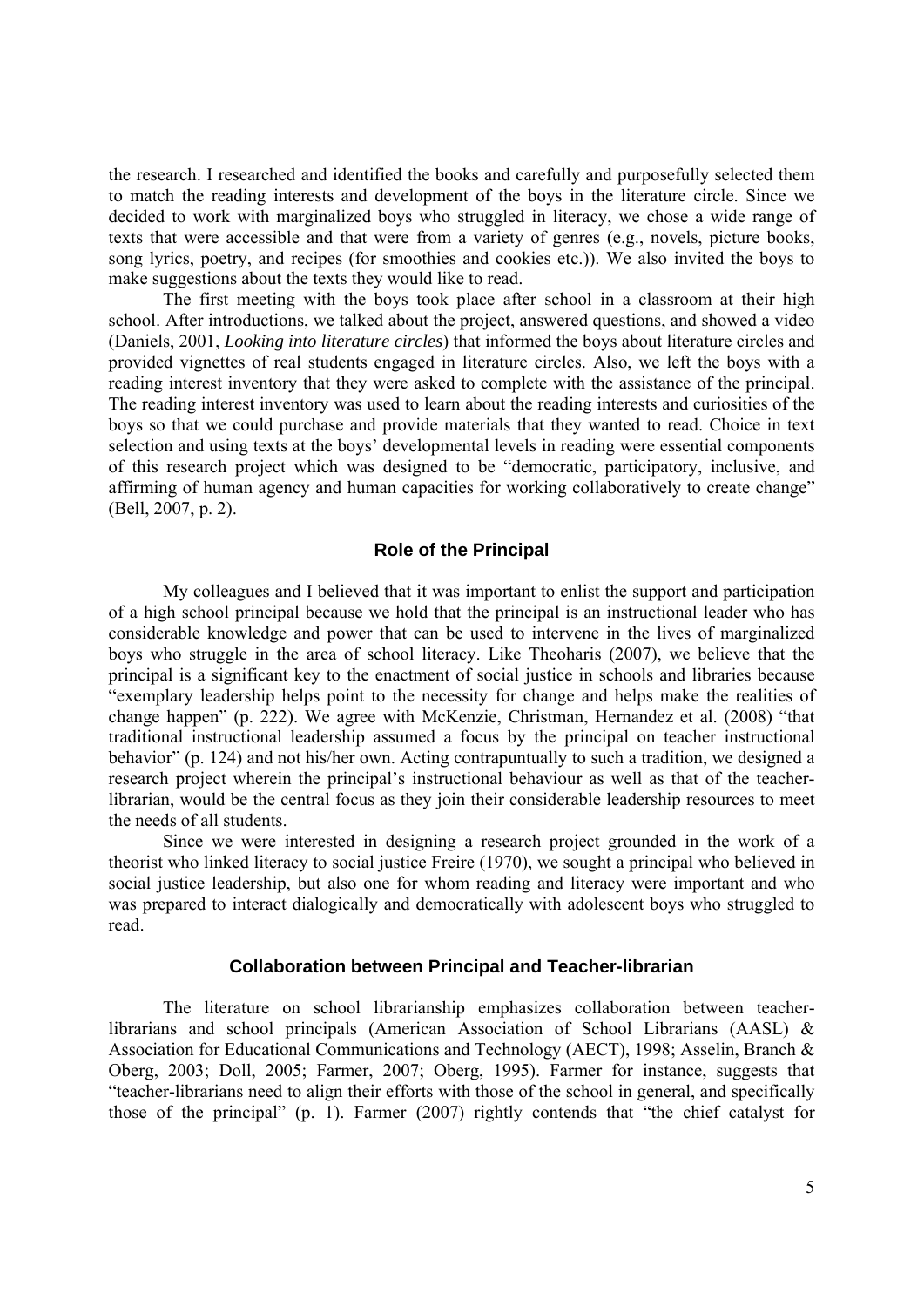collaboration at the site level [of the school] is the principal, who serves as the vision-maker and curriculum facilitator" (p. 1).

 The messages about collaboration with site-based administrators have been influential in helping teacher-librarians secure support and resources for their libraries and ultimately for their students' learning. This research project is premised on the view that collaboration between teacher-librarians and principals can be extended into the area of research as well as in the joint planning and implementation of an instructional program such as the literacy project described herein. In other words, the teacher-librarian and the principal can model instructional collaboration, by teaching students together in order to challenge inequity in student achievement (McKenzie, Christman, Hernandez et al., 2008). Through such collaboration, each person will better understand their respective roles and see the rich potential of what they can achieve by working together to combat social injustices.

Moreover, in designing the research project, I hypothesized that the principal would gain a deeper understanding of the school library program, and what a teacher-librarian does and could do so from an inside perspective—that is, working in deliberate and intentional ways to implement an instructional program intended to intervene in the scholastic achievement of marginalized boys. I also hypothesized that such collaboration would lead to greater respect and material support for the library and a teacher-librarian concentrated on the academic achievement and well-being of all students. My research colleagues and I believe that a principal committed to the enactment of social justice has a greater possibility of success in the school with a teacherlibrarian equally motivated to destabilize the structures that lead to achievement gaps and marginalization induced by poverty, racism, ableism, and homophobia to name a few.

# **Early Suggestions and Understandings from the Research**

The study is not yet over. It ends in mid-June, 2009. As I write (April 27, 2009), I look forward to our next meeting with the boys; it will be at a local book store. We will meet in the coffee shop, tour the store, select some books for purchase and talk about the books read for the meeting. Therefore, I am only able to mention some early understandings and suggestions that I have found from the research thus far.

An important lesson we learned at the beginning of the research process is the need for flexibility in using a literature circle. We designed a dialogic literature circle that would permit lots of conversation flow among the boys, and between the boys and the three researchers. Unlike the teacher as "facilitator" in Daniels' (2002) description of literature circles, the adults in the research project acted as teachers as well co-learners, and co-constructors of meaning and of knowledge. We believe that Daniels' vision of teacher as facilitator is apolitical; it is not concerned with c*onscientização*. It reproduces the status quo of power relations that favour those students whose cultural practices are congruent with the dominant order and students who do not struggle in school literacy.

In the literature circles described and shown by Daniels in his book (2002) and video (2002), students are engaged in talking about literature for the sake of literature, for the sake of scholastic knowledge, for the sake of learning that does not trouble or disrupt unjust social orders that lead to marginalization and is in part, responsible for underachievement and school failure among many students. Daniels' conceptualization of literature circles seems to be better suited to the needs of students with well entrenched literacy practices and who, in terms of social goods, are already "socially and psychologically safe and secure (Bell, 2007, p1)—those for whom an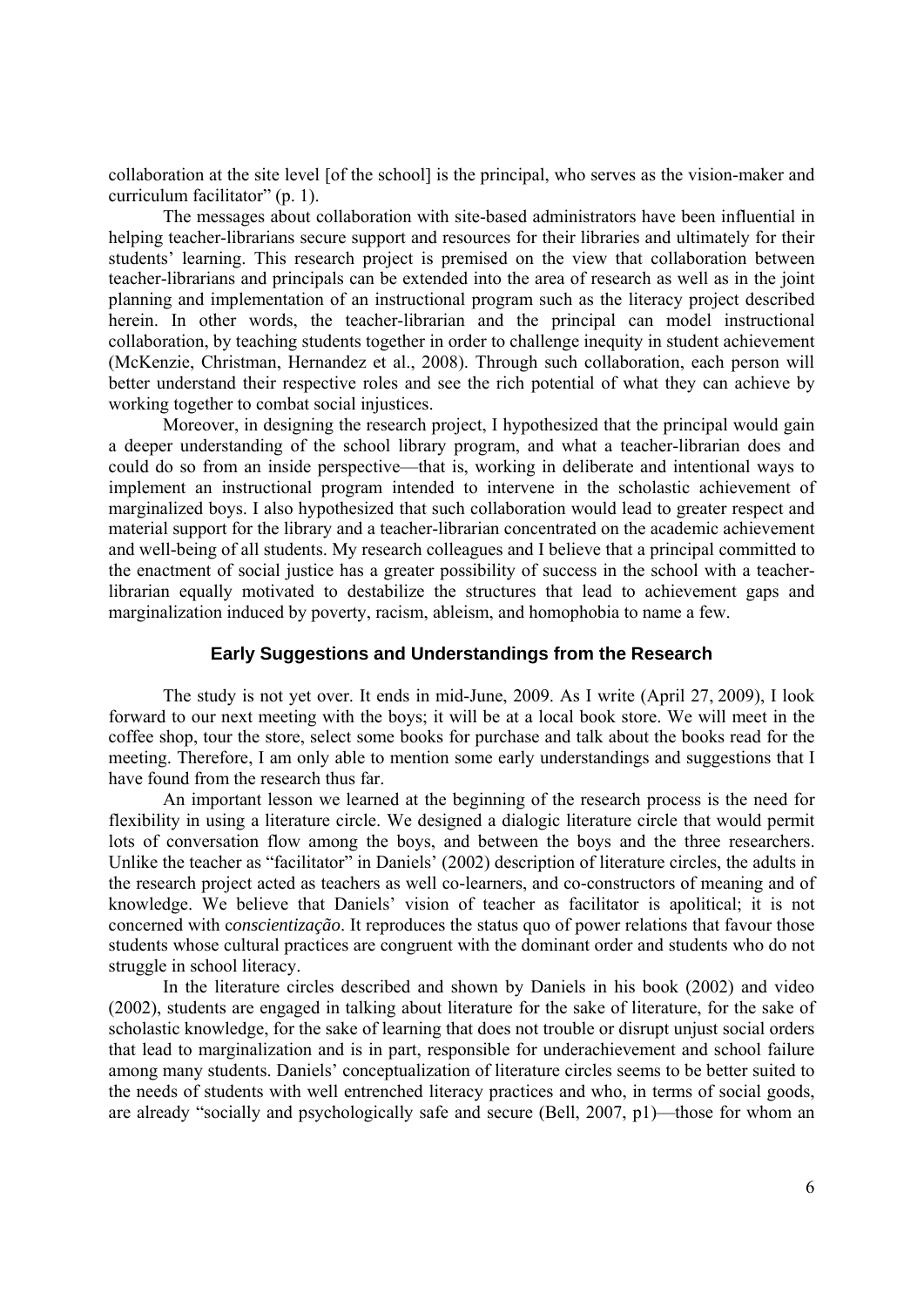unjust social order is not a pressing concern. The students in Daniels' take on literature circles appear to be self-starters who are able to meet with their peers and teacher-facilitator twice or more per week. The research situation we envisioned and experienced was different.

Circumstances were such that we only met the boys twice per month after school (they were to read during the interim) based on our desire to avoid burdening them, and the time restrictions imposed by our work and personal lives. This proved to be one of the challenges we faced; we needed more time with the boys. However, we saw this initial research as a pilot project and persevered because we believed that the boys' had much to learn with, alongside, and from each other and that they had the same possibilities for engagement with the researchers. In other words, we did not let "perfect" stand in the way of "good" and constructed a teaching and learning situation based on our knowledge and conviction that we were more knowledgeable others that sought to guide, listen, teach and relate to the boys in dialogic, connected, humble, caring, and compassionate ways based on our moral groundings, experiences, training, and aspirations for the project, and for our communities. We were not neutral participants.

As researchers we were partisans; our literacy project was political. It was tied to an agenda: that of social justice through c*onscientização* that would come from reading and engaging with texts that connected with the boys' identities (e.g., social class, race, culture, gender etc.) and the need to improve their literacy performance so that they would be empowered to create social change that would be beneficial for them and their society. Overall then, we learned that a literature circle tied to a social justice agenda led to a critique of Daniels' vision of literature circles but to be fair to Daniels, we realize that he has offered us a mechanism from whence to start, a mechanism that is flexible and that can accommodate a social justice agenda.

Foremost among the lessons we have learned from the research project is that a principal, a teacher-librarian, and others can indeed collaborate to plan and deliver an instructional program directly to students and that they can do so for social justice. While the principal was responsible for recruiting the boys, reminding them of the literature circle meetings, involving them in making sure all equipment needed for each meeting was set up and ready for use (e.g., computers, video-tapes, etc.), and preparing for his literature circle role requirements, the professor/library specialist was responsible for selecting and purchasing the reading materials as well as preparing for her literature circle role, and the other researcher for the nutritious snacks. As the project evolved, there were many e-mail communications between the researchers which helped to deepen and solidify their professional relationships. Together, the researchers learned that this kind of collaboration can be a rich, enlightening, and empowering journey.

The design of this research (dialogic, empathic, caring, probing, listening, talking, responding, and guiding) has enriched the lives of each researcher in terms of what we have learned from, about, and with the boys, and in terms of joy that comes from reading quality literature that allows us to make deep, personal connections to self, texts, and world. We can truly say that we have developed great relationships with the boys. Recently for instance, the principal said, "I just love the relationship I now have with that boy!" This was a student he had not gotten to deeply know or understand prior to the research. Of the success that we can most proudly proclaim, is the fact that the boys have read several books, have practiced reading, and have engaged us and each other in rich, intellectual, literary, spiritual, and social justice related conversations. One of the greatest testimonies to their critical engagement thus far, is the sharing of songs and video about social injustice. The boys no longer ask us what social justice is; they can tell us and show us. At our last meeting, one of the boys asked us (without prompting) the following: "what is an immigrant alien?" He explained that this question was put to passengers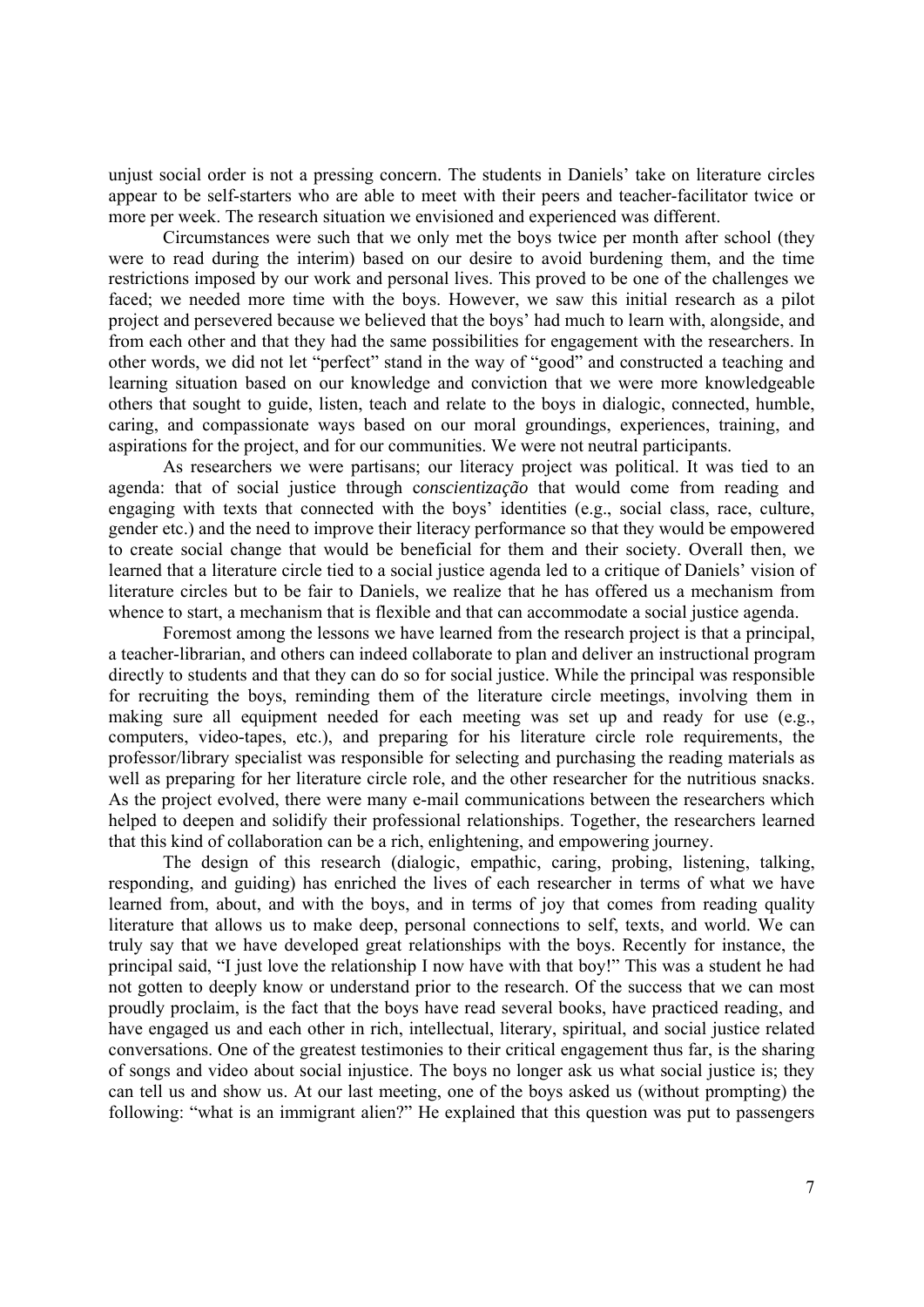by an "official" who had stopped a bus he was traveling on in Los Angeles (in March, 2009). This led to an engaging conversation about the plight of many economic refugees from Mexico, the heated debates about illegal immigration in the United States, and discussions of how social justice applies in such a situation.

Other early messages of the research include an understanding that literacy is a social practice that thrives on seeing people around us doing it, getting encouragement to do it, having an expectation that it will be done, and for the marginalized boys we worked with, having someone to do it with—that is someone to read with and to dialogue about the content of reading and what it means personally, socially, and politically. We also learned that linking reading with activities such as cooking, research, eating, going to bookstores are effective and meaningful ways of entrenching literacy as a social practice and of strengthening the power-conflated reading community that we had formed.

 As I move to the conclusion of this paper, I deem it important to address one of preliminary but nonetheless significant understanding we have gained from the research project: the issue of choice in text selection for the boys in the project.

Choice of reading material was paramount to what we were able to achieve and through our discussions we learned that the boys rarely had choice in what they read in their classrooms. Time and time again, the boys would make comments such as "why can't we read this book or books like this in English?" There were moments of tension around such questions because the principal was hearing this yet could not provide an answer. He could not discuss a particular teacher's selection with us as that would be unprofessional and unethical.

Through post-literature circle conversations (when the boys had gone home), the researchers acknowledged that we were in a difficult position and probed the topic further. As a result of the boys' comments about lack of choice in what they read in English as well as other classes, we began to question whether the absence of text choice in the classrooms of the boys did not contribute to further marginalizing, distancing, and limiting their engagement with classroom literacy practices.

From our conversations with the boys, we came to learn that some of the classroom practices they experienced were oppressive: they were asked to read books that were too difficult for them to read and understand on their own and they were asked to read books that often did not connect to their lived experiences, their material realities, and so they became disengaged and received low marks. We saw, and more important, the principal began to learn first hand (from boys who previously had never discussed such issues with him), that some classroom practices inhibited the literacy growth and achievement of boys' already marginalized by race, class and gender. However, our research situation was suffused with hope and realistic possibilities for change because we had designed a project in which the individual with the most power to create change for social justice at the micro level—the principal—was learning about some of the realities of the boys' schooling and was in position to intervene in ways that result in positive change. And this is precisely what happened.

With the goal of achieving greater socio-educational justice for the boys in the research and for all students, the principal met dialogically with teachers and began to plan professional development that included the use of literature circles and choice in text selection in the English language arts and social studies classrooms of the school. This inspirational and needed action took place during the final months of the research project and I will have more to say about it in a future paper—Part II—once all the data have been examined and analyzed.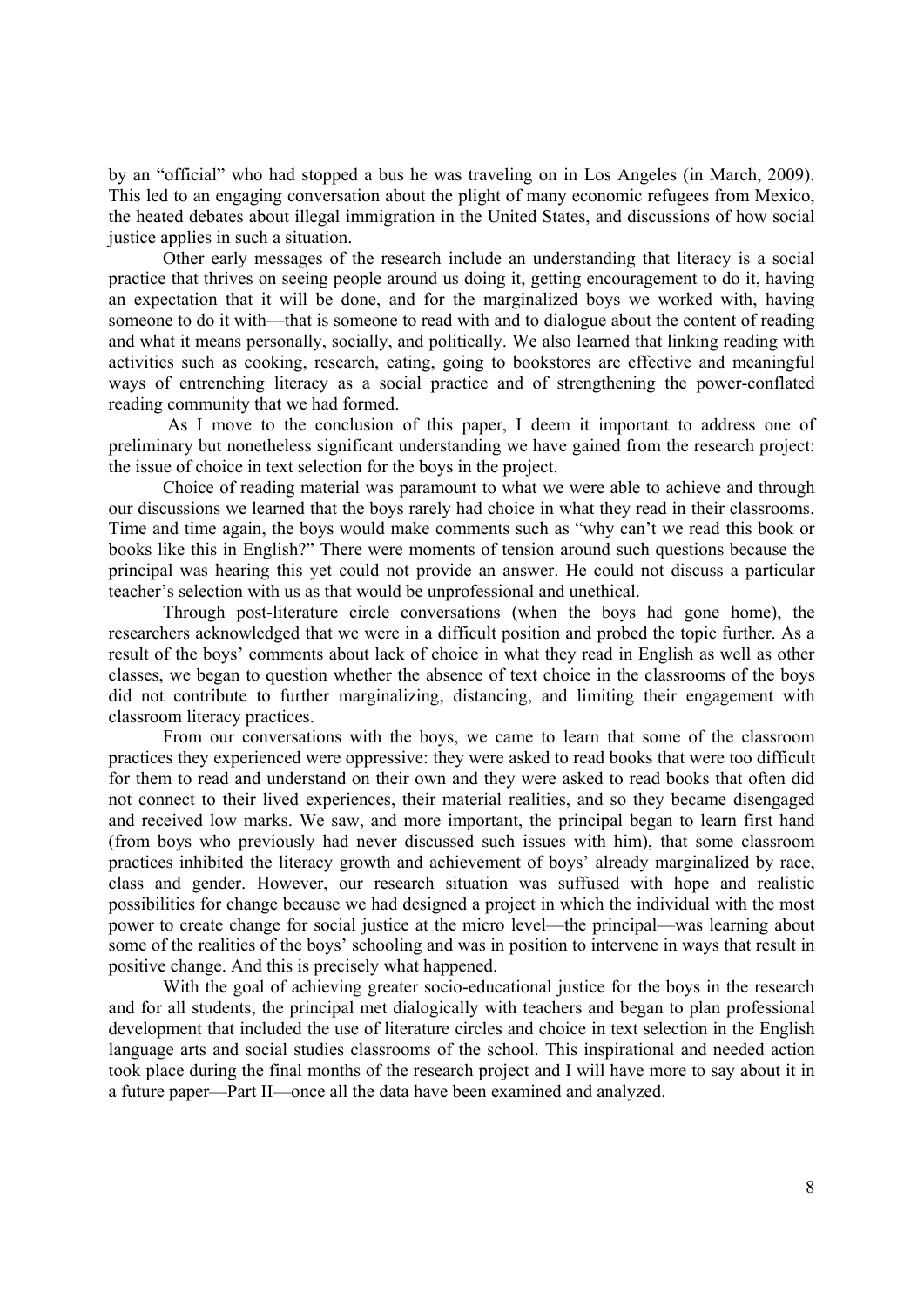A fitting way to end this section is to briefly state that we are learning that marginalized boys, like all students, are in formation and these students require a holistic pedagogy that is fully considerate of race, class, gender, culture, emotional, and spirituality; the oppressions they face, and the role of literacy/ies in rupturing such oppressions. And because they are in formation, the students need multiple forms of literacies—mediated engagement with texts that value their unique social capital and that will help them grow in each of the areas identified in the preceding (Tatum, 2005). Above all though, these literacies must be critical and need to be embedded in contexts where students have considerable opportunities for social interaction, critical dialogues, and for skill development and well-being accompanied by empathy, caring, compassion, and connectedness. The factory model of education (ŞAHİN, 2007) that operates in many high schools will find it difficult to provide such pedagogy. Preliminary understandings from our research suggest that it is through learning and interacting in small groups with peers and more knowledgeable others (e.g., teacher-librarians, teachers, and principals) that the literacy growth and empowerment of marginalized boys can be best achieved. When teacher-librarians co-teach with and/or work with small groups of students they provide an effective layer of support—guided assistance—that is highly beneficial since this type of teaching and engagement reduces the systems approach/factory model of education.

# **Conclusion**

In the preceding section, I described some initial findings from an on-going social justice oriented and cross-disciplinary, collaborative research project that involved a group of struggling adolescent readers, a professor/school library specialist, a high school principal, and a professor who specializes in educational leadership. The early lessons and understandings from this work indicate that a principal and school library specialist/teacher-librarian can be co-researchers and co-teachers for social justice. Thus far, an equity-oriented literature circle with marginalized adolescent boys has proven to be an inspirational and productive experience in which the boys have critically read and explored several books and other texts, and as subjects have been agents in their own empowerment. Furthermore, we have considerable evidence from the participants that underscore the need to offer choice in reading materials and to select and use texts that are relevant to the identities and material conditions of those who are marginalized. In addition, the research suggests a "new" role for principals: they can be agents of social justice and transformation through active, instructional collaboration with teacher-librarians and that the school library is a site in which and from which principals can enact leadership for social justice. Finally, the successes we have had with this study endorse our initial view that school libraries and teacher-librarians can be moral catalysts and activists for the positive transformation and social and academic well-being of youth in crisis. I believe that this study suggests a model that can be used to make a potential contribution to reducing the kind of marginalization that could culminate in riots in the streets. Part two of this paper, will provide a richer and thicker description of the study and an expanded analysis of the messages and lessons learned from it.

#### **References**

American Association of School Librarians & Association for Educational Communications and Technology. (2007). *Information Power: Building Partnerships for Learning*. Chicago, IL: American Library **Association**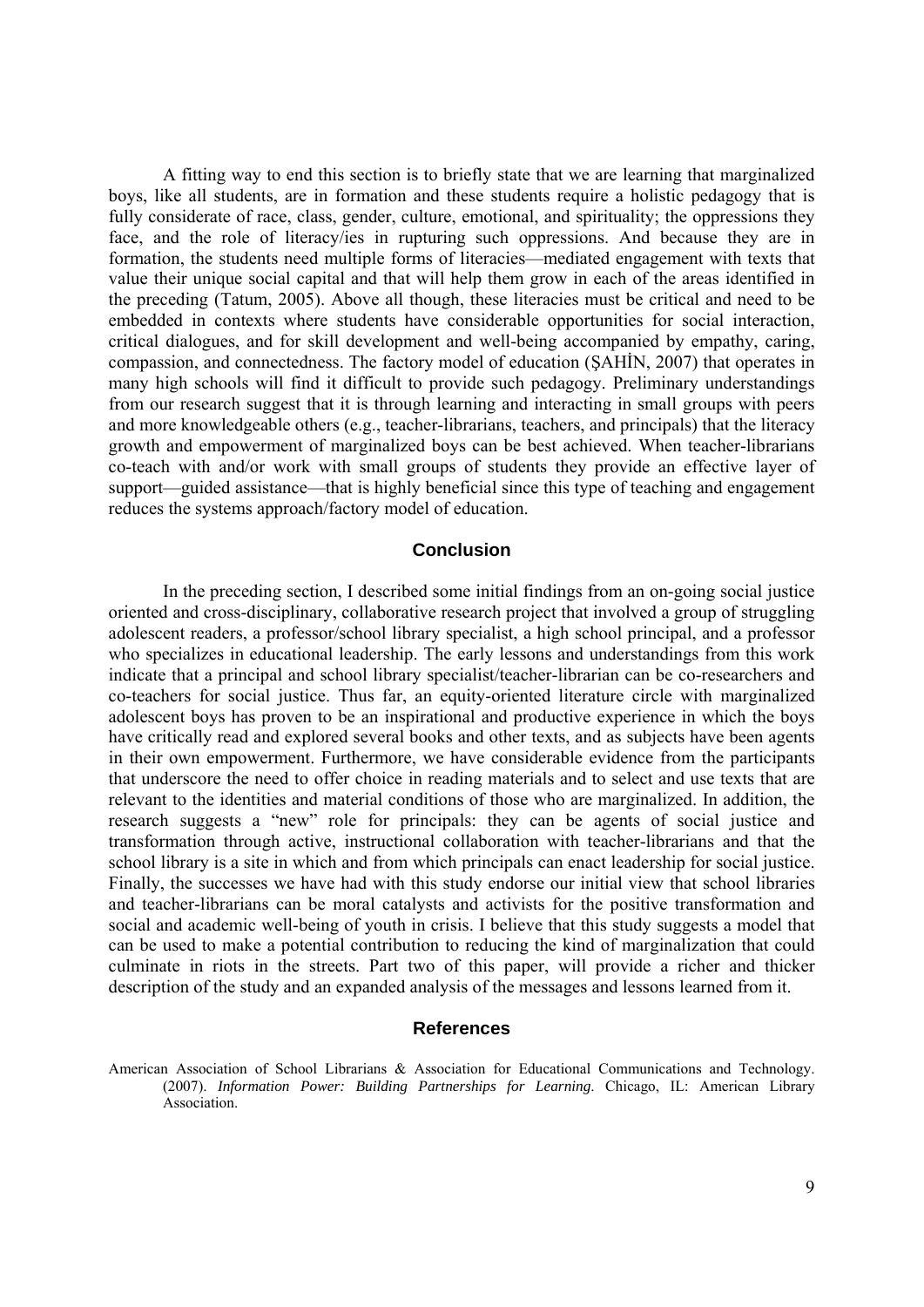- Asselin, M. (2003). Bridging the gap between learning to be male and learning to read. *Teacher Librarian*, 30, 3, 53- 54.
- Asselin, M., Branch, J. L., & Oberg, D. (2003). *Achieving information literacy: Standards for school library programs in Canada*. Ottawa, ON: Canadian Library Association and The Association for Teacher-Librarianship in Canada.
- Bell, Lee Anne. 2007. "Theoretical Foundations for Social Justice." In *Teaching for Diversity and Social Justice* (2<sup>nd</sup>) ed.), ed. Maurianne Adams, Lee Anne Bell and Pat Griffin, 1-14. New York: Routledge.
- Bussière, P., Cartwright, F., & Crocker, R. et al. (2001). *Measuring Up: The performance of Canada's youth in reading, mathematics and science, OECD PISA study—first results for Canadians aged 15*. Ottawa, ON: Minister of Industry (Statistics, Canada). Retrieved February 2, 2009 from http://www.pisa.gc.ca/pisa/81-590-xpe.pdf
- Bussière, P., Cartwright, F., & Knighton, T. (2004). *Measuring Up: Canadian Results of the OECD PISA Study, the performance of Canada's youth in mathematics, reading, science and problem solving—2003 first findings for Canadians aged 15*. Ottawa, ON: Minister of Industry (Statistics,Canada). Retrieved March 31, 2009 from http://www.pisa.gc.ca/81-590-xie2004001.pdf
- Daniels, H. (2001). *Looking into literature circles* (Video VHS). Portland, ME: Plum Pictures (Producer) for Stenhouse Publishers.
- Daniels, H. (2002). *Literature circles: Voice and choice in book clubs & reading groups*. Portland, ME: Stenhouse Publishers.
- Doll, C. A. (2005). *Collaboration and the school library media specialist*. Toronto, ON: The Scarecrow Press.
- Farmer, L. (2007). Principals: Catalysts for collaboration. Edmonton, AB: *School Libraries World Wide*, 13, 1, p.1-<br>11. Retrieved April  $25<sup>th</sup>$ , 2009 from Proquest Education Databases, 11. Retrieved April 25<sup>th</sup>, 2009 from Proquest Education Databases, http://proquest.umi.com/pqdweb?index=7&did=1378987671&SrchMode=2&sid=9&Fmt=3&VInst=PROD &VType=PQD&RQT=309&VName=PQD&TS=1240782297&clientId=12307
- Fenster-Sparber, J. (2008). New York City's most troubled youth: Getting caught reading at passages academy libraries. *Knowledge Quest*, 37, 1 (September/October), 30-33.
- Freire, P. (1970). *Pedagogy of the oppressed* (Myra Bergman Ramos, Trans.). New York: Continuum.
- Freire, P. & Macedo, D. (2003). Rethinking literacy: A dialogue. In A. Darder, M. Baltodano & R. D. Torres (Eds.), *The critical pedagogy reader* (pp. 354-364). New York: Routledge Falmer.
- Gee, J. P. (1996). *Sociolinguistics and literacies: Ideology in discourses* (2<sup>nd</sup> ed.). London: Taylor & Francis.
- Gee, J. P. (2004). *Situated language and learning: A critique of traditional schooling*. London: Routledge.
- Greef, E. (2004). Lighting the fire: Inspiring boys to become readers. International Association of School Librarianship. Selected Papers. Retrieved April 27, 2009, from http://proquest.umi.com/pqdweb?index=0&did=1312219771&SrchMode=2&sid=11&Fmt=6&VInst=PRO D&VType=PQD&RQT=309&VName=PQD&TS=1240853031&clientId=12307
- Gutierrez, K. (2008). Developing a sociocritical literacy in the third space. *Reading Research Quarterly*, 43, 2, 148- 164.
- Haupt, A. (2003). Where the boys are…*Teacher Librarian*. 30, 3, 19-24.
- Jones P., Fiorelli, D. C. & Bowen M. H. (2003). Overcoming the obstacle course: Teenage boys and reading. *Teacher-librarian*. 30, 3, 9-11.
- Lemke, M., and Gonzales, P. (2006). *U.S. Student and Adult Performance on International Assessments of Educational Achievement: Findings from The Condition of Education 2006* (NCES 2006-073). Washington, DC: National Center for Education Statistics, U.S. Department of Education. Retrieved April, 30, 2009 from http://nces.ed.gov/pubs2006/2006073.pdf
- Lemke, M., Lippman, L., Kastberg, D. et al. (2001). *Outcomes of learning: results from the 2000 program for international student assessment of 15-Year-olds in reading, mathematics, and science literacy* (NCES 2002-115). Washington, DC: National Center for Education Statistics, U.S. Department of Education.
- McKenzie, K., Christman, D. E., Hernandez, F. et al. (2008). From the field: A proposal for education leaders for social justice. *Education Administration Quarterly*, 44, 1 (February 2008) 111-138.
- McLaren, P. (2003). Critical Pedagogy: A look at the major concepts. In A. Darder, M. Baltodano & R. D. Torres (Eds.), *The critical pedagogy reader* (pp. 69-96). New York: Routledge Falmer.
- Merriam, S. B. (1998). *Qualitative research and case study applications in education*. San Francisco, CA: Jossey-Bass.
- Oberg, D. (1995). Principal support: What does it mean to teacher-librarians? Sustaining the vision: A selection of conference papers from the 24th annual conference of The International Association of School Librarianship. Worcester, UK.